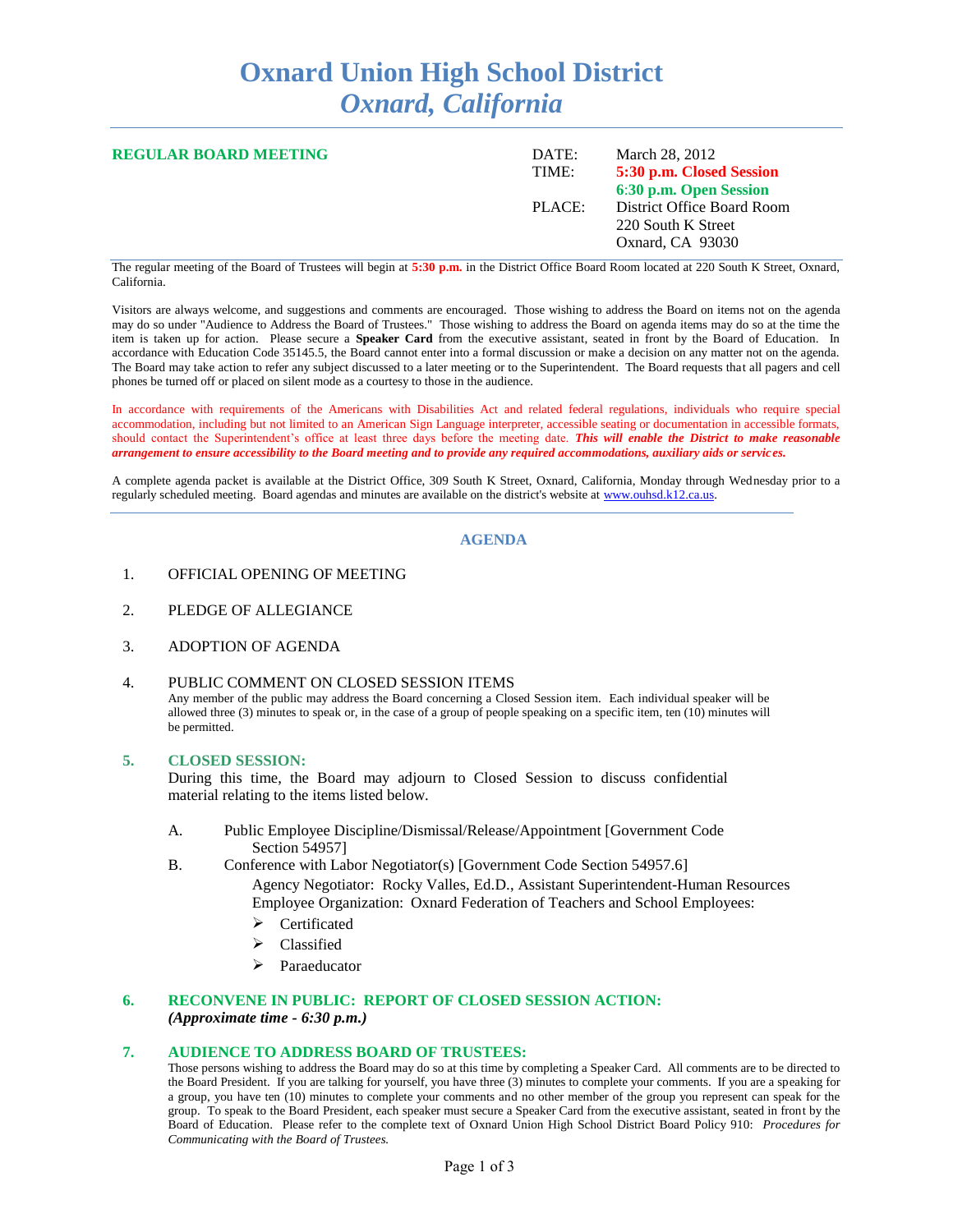Board Meeting Agenda March 28, 2012

# **8. SUPERINTENDENT'S REPORTS:**

- A. Regular Report: *Student Representative to the Board of Trustees*
- B. Board Recognition: *Knowledge Bowl Finalists, Pacifica High School*
- C. Board Recognition: *CIF Southern Section Finalists, Rio Mesa High School Girls Basketball Team*
- D. Board Report: *Educational Option*
- E. Board Report: *Facilities Update*
- F. Regular Report: *Superintendent*
	- *New School Sites*

# **9. CONSENT CALENDAR:**

- A. Consideration of Approval of Student Expulsion by Recommendation of the Administrative Panel
- B. Consideration of Approval of Stipulated Student Expulsion by Agreement of the School Principal, the Student, and the Students' Parent/Guardian, as per Board Policy 5144, Section 22
- C. Consideration of Approval of Student Readmission from Expulsion, as per Board Policy 5144, Section 16 N
- D. Consideration of Denial of Student Readmission from Expulsion, as per Board Policy 5144, Section 16 N
- E. Consideration of Approval of Non-Public School Placement for Student Case Number Thirty-one through Thirty-two, According to the Recommendation of the Student's IEP Team and the Director of Special Education
- F. Consideration of Approval of Certificated and Classified Personnel
- G. Consideration of Approval of Williams Quarterly Report
- H. Consideration of Approval of Proposed Job Description Revisions: Programmer and Database Analyst, *Second Reading*
- I. Consideration of Approval of Notice of Completion of the Thresholds Project at Adolfo Camarillo High School by Del Norte Construction
- J. Consideration of Approval of Proposal to Provide Geotechnical Engineering and Materials Testing and Inspection Services for the Solar Array Project at Hueneme High School by Earth Systems Southern California
- K. Consideration of Approval of Proposal to Provide Geotechnical Engineering and Materials Testing and Inspection Services for the Solar Array Project at Channels Islands High School by Earth Systems Southern California
- L. Consideration of Approval of Renewal of Agreement between Oxnard Union High School District/Hueneme High School and Herff Jones for the Production of the 2012-2013 Yearbook
- M. Consideration of Approval of Donations, March 15 March 28, 2012
- N. Consideration of Approval of Purchase Orders and Direct Pays, March 15 March 28, 2012
- O. Consideration of Approval of School Counselor Part Time Assignment for the Remainder of the 2011-2012 School Year
- P. Consideration of Approval of Memorandum of Understanding between Oxnard Union High School District and Cal-SCHLS Regional Center
- Q. Consideration of Approval of Contract for Services from Newman and Associates

## **10. ACTION ITEMS:**

- A. Consideration of Approval of Proposed Board Policy Revisions: BP 5131, Student Conduct, *First Reading*
- B. Consideration of Adoption of Resolution No. 12-9 Proclaiming April 8-14, 2012 as National Library Week
- C. Consideration of Adoption of Resolution No. 12-10 Proclaiming April 2012 as Public Schools Month
- D. Consideration of Approval of Proposed Job Description: Assistant Superintendent-Administrative Services